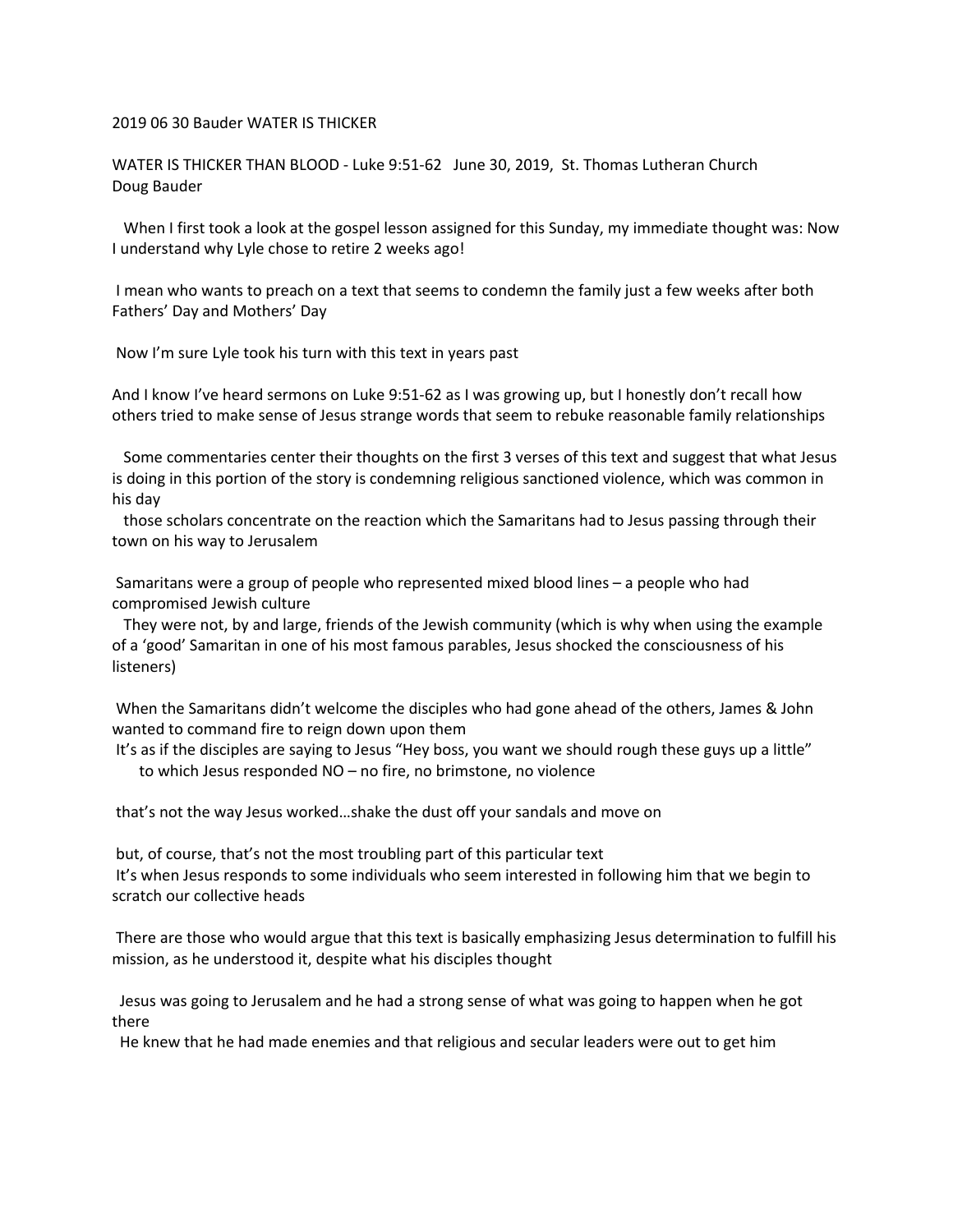He was going to suffer and that was weighing heavily on his heart at this point in time, so his words to those who indicated a passing interest in following him while seemingly harsh, intense, even extreme, need to be understood in the context of the stress he was, no doubt. experiencing

2

A third portion of this passage, concerns Jesus response to a would-be follower which seems downright cruel - "Let the dead bury their dead" he says

There are those who suggest that this is simply an example of Jesus using hyperbole or exaggeration to make a point

Jesus may even have been speaking to someone whose father was very much alive, years away from dying and that that prospective disciple was saying: "Once I'm on my own, I'll consider supporting your mission, but I have other responsibilities right now."

I'm reminded of a good man who was very active in the church I served in Green Bay, WI a number of years ago

He and his wife were both very active, but he had never joined the congregation

At some point, Dick indicated an interest in serving on the Board of Trustees (and he would have been an excellent member of the Board), but I had to remind him that there was this issue of him not being a member of the church and that was required if he planned to serve on the board

At which point, he reminded me that he had grown up Roman Catholic, that his mother was still living and that he couldn't possibly join a Protestant Church until she had passed

So, we have three jumping off points that could be used as sermon material today

- Violence is not the way Jesus would have us respond to opposition
- Standing up for one's beliefs may result in persecution, even suffering in some way
- Letting go of things from one's past might be the most important response to the call to discipleship

It's that third theme that I'd like to reflect on for just a few moments this morning

Jesus is making it clear in this passage that discipleship is a radical act – it could mean a major change in one's lifestyle, in one's way of thinking, in a person's commitments and, even in their relationships

And clinging to one's former way of doing things may not be consistent with serving God's kingdom, with responding to God's call

 Even our commitment to our family is not meant to be an end in itself, he seems to be saying and that's a really difficult concept for me to swallow

But, what Jesus might be saying here is that every human relationship is a gift, including our relationship with our families, but that does not mean that families should be our only priority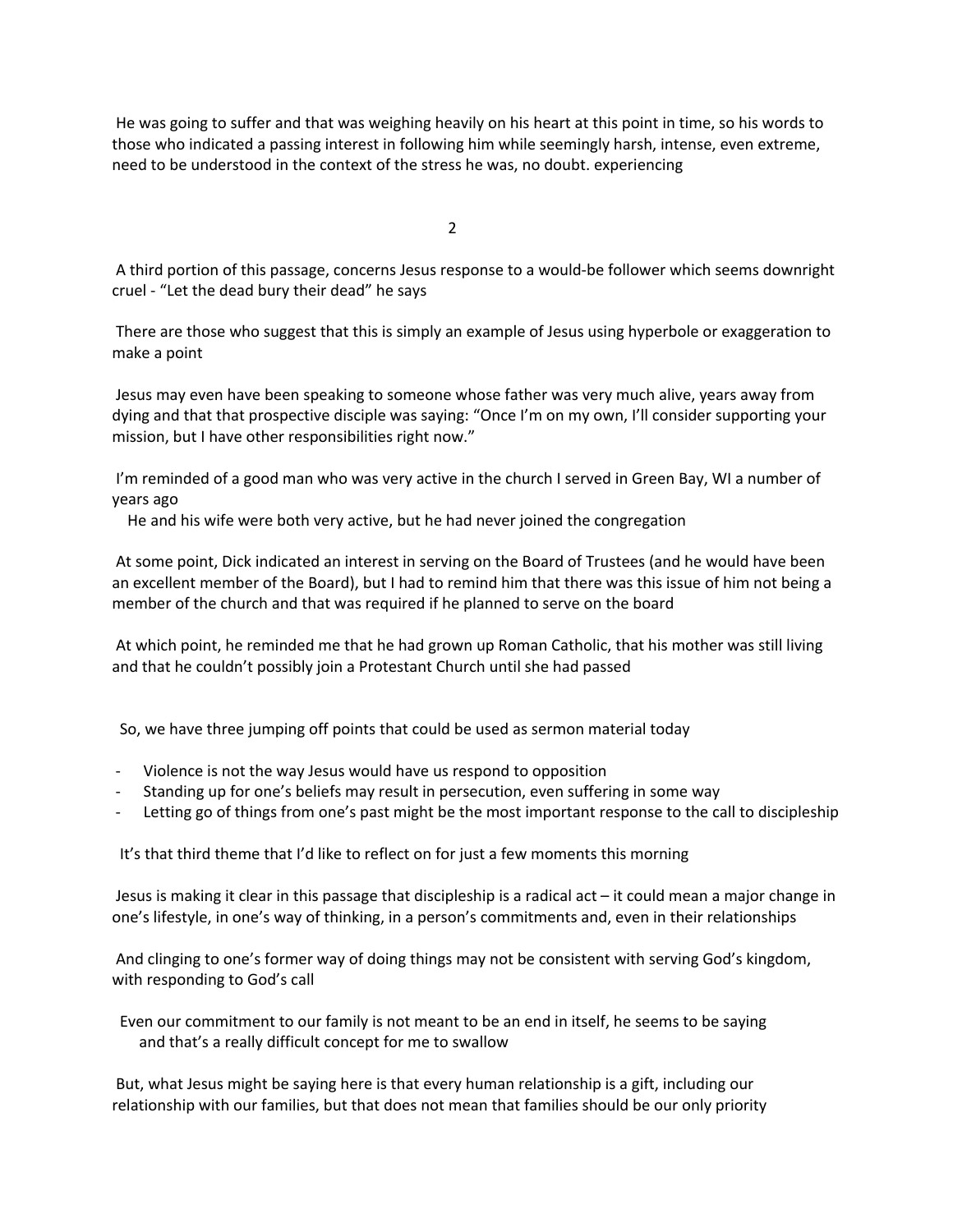Families are meant to guide us to be faithful in our most important relationship – our relationship with our Creator

3

Here is how I have come to understand that truth – a part of my own story that very few of you probably know

 When I moved to Bloomington in 1993, I had made a decision to bring to a close my career as a parish pastor

I also made the most difficult decision in my life and that was to move several hundred miles away from my teenage children whom I had helped to raise along with my former wife for a number of years after our divorce

I had determined that for my sake, and for theirs, it was important for me to live my life openly and honestly as the person I had come to understand myself to be – as a gay man I chose to enter into a relationship with the person who I would, eventually, marry and I would do my best to support my son and my daughter from some miles away

I had no idea at that moment what doors might open for me, professionally or personally, but at a very deep level I felt I was responding to something spiritual – to a kind of calling, if you will

One of the first things I did when I moved to Bloomington, as I was seeking some kind of employment, was to find a community of faith

And I visited a half dozen congregations here in town looking for a place where my faith could be renewed from week to week, where my identity might be affirmed and where, if possible, I could serve that congregation in some way

I even applied for a position as an assistant pastor at a church here in Bloomington, but as pleased as they seemed to be with the experience I had to offer, they were not able to affirm my identity So one door closed

And another one opened for me at the university to serve students in what I considered a most unique ministry…and, about the same time, I also found a church home at a place called St. Thomas

Over the 25 years in which I have been involved with this community of faith, opportunities to serve others in relationship with all of you have continued to unfold

Just two weeks ago you honored me by asking me to co-host Lyle's retirement, along with Kaye

Many years ago upon joining this congregation, I developed a wonderful relationship with another pastor of ours - Walt Johnson who served as a kind of spiritual mentor for me and I was honored to participate in his memorial service

I am privileged many Sundays to join my voice with some very talented people in this congregation who offer anthems of praise in worship as a member of our adult choir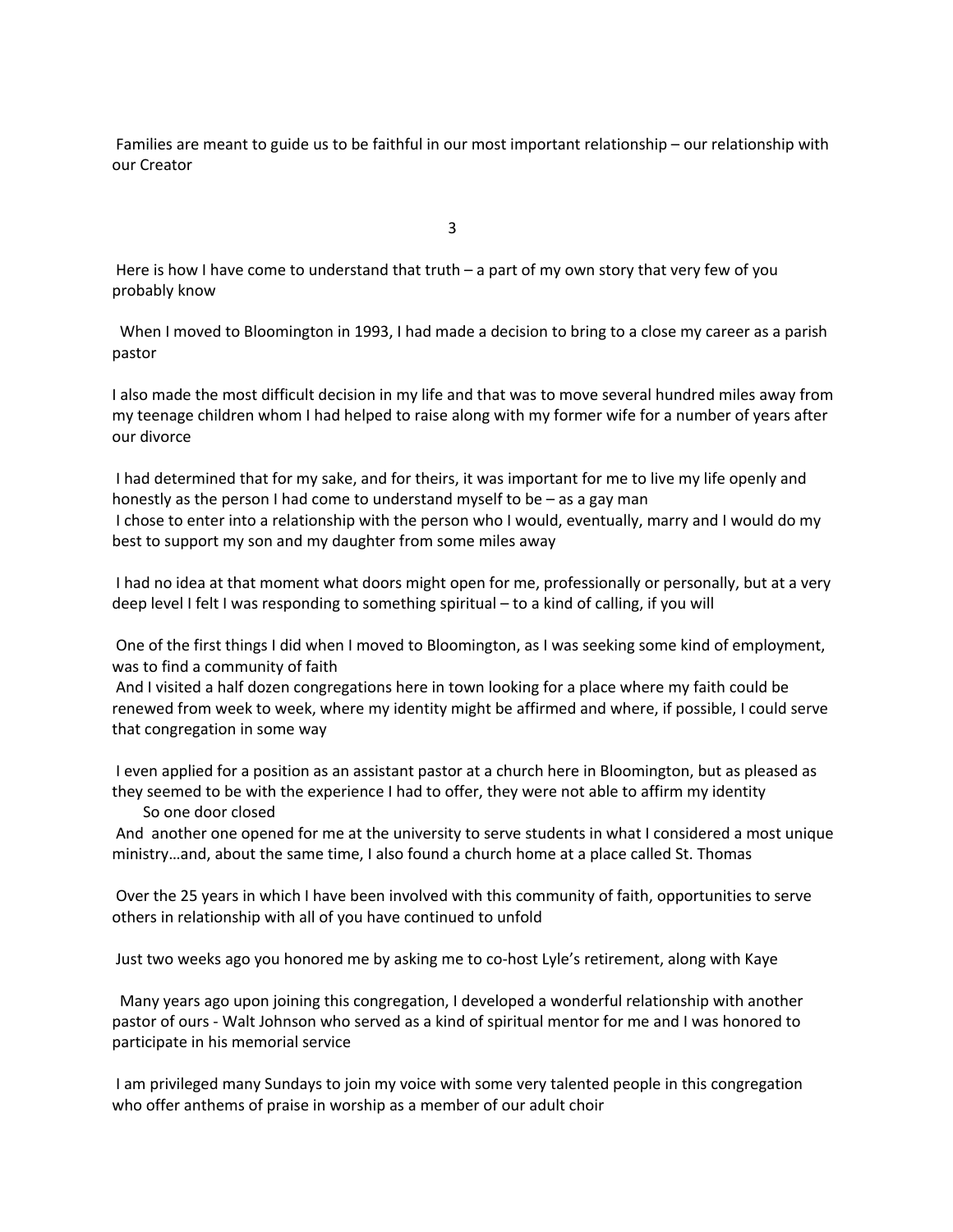I am invited to preach now and then when our pastor is away

4

I have served as a sponsor for baptisms, officiated at several weddings, and conducted a funeral for a young gay man here in this sanctuary when the congregation in which he grew up refused his family the use of their sanctuary

You have welcomed my own children into worship here and a number of years ago supported my daughter and me as we travelled to Chichipate as part of our Sister Parish program

A year or two ago you listened as I shared in a sermon a letter I wrote to one of my grandsons as a takeoff on the poem "Yes, Virginia There is A Santa Claus" entitled "Yes, Bailey, there is a spirit of Christmas"

You even agreed to hang a treasured symbol of my own faith tradition in this sanctuary during the Advent season so that I was able to remind Lyle this past Advent that, now, there were two Moravian stars in this church

Letting go of my past and listening to my heart has strengthened my relationship with God,

It has enabled me to use my gifts in ways I never imagined possible,

 and, in fact, it has provided opportunities for me to grow in my relationship with my own children and my grandchildren over the years in unexpected ways

as I reflected on all that in recent weeks I came across the thoughts of a Karl Travis, pastor of the chapel at Duke University who wrote a sermon based on our gospel lesson today I borrowed the title of **his** sermon for our reflections today

In his sermon he writes "Taken as a whole today's gospel lesson may be more about family than we realize and about how choices we make as we grow up can, actually build a more authentic family - a family much bigger than the one we define by biology

he continues by reminding us that our biological families were never meant to be an end in themselves

"The family Jesus is forging is the most beautiful family because it always points beyond itself to God. The finest families, he concludes offer their members a roadmap to God."

What he is saying here is that the act of our baptism is as important if not more important than the act of our birth (Water may, indeed, be thicker than blood)

I think back to my parents who regularly invited into our home, international students from our denominational college which was located in the town in which I grew up

 there were students from Nicaragua and Honduras, from Jamaica and South Africa, from India and from countries in Europe who regularly spent time in our home, especially over the holidays